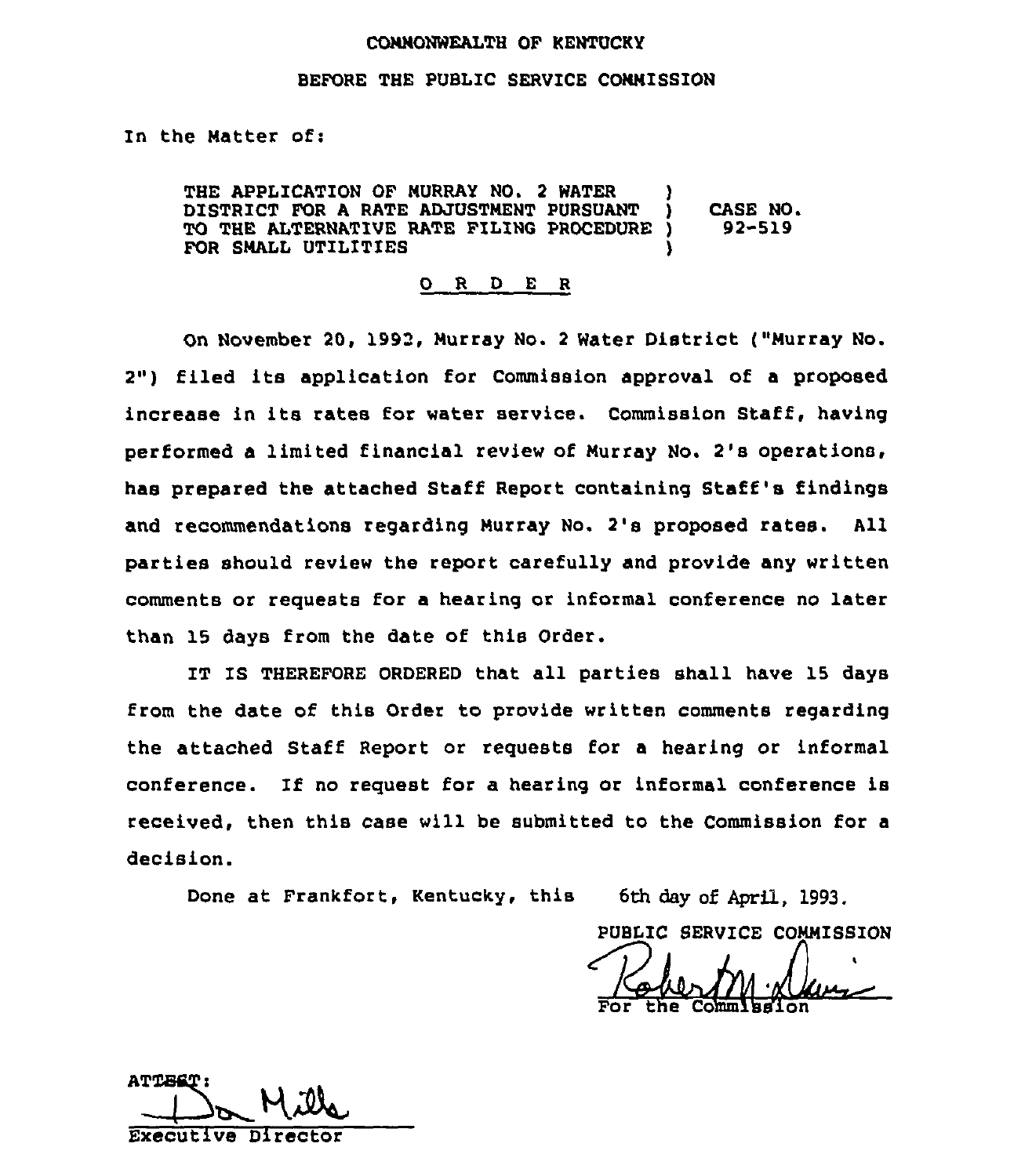#### CONWONWEALTH OF KENTUCKY

### BEFORE THE PUBLIC SERVICE COMNISSION

#### In the Natter of:

 $\overline{a}$ 

THE APPLICATION OF MURRAY NO. 2 WATER )<br>DISTRICT FOR A RATE ADJUSTMENT (CASE NO. 92-519 DISTRICT FOR A RATE ADJUSTMENT  $\begin{array}{c} \texttt{j} \\ \texttt{PURSUM} \end{array}$ PURSUANT TO THE ALTERNATIVE RATE  $\begin{array}{c} \circ \\ \circ \end{array}$  ) FILING PROCEDURE FOR SHALL UTILITIES )

### AMENDED STAFF REPORT

Prepared By: Karen S. Harrod, CPA Public Utility Financial Analyst, Chief Water and Sewer Revenue Requirements Branch Rates and Tariffs Division

Prepared By> Brent Kirtley Public Utility Rate Analyst Communications, Water and Sewer Rate Design Branch Research Division

 $\cdot$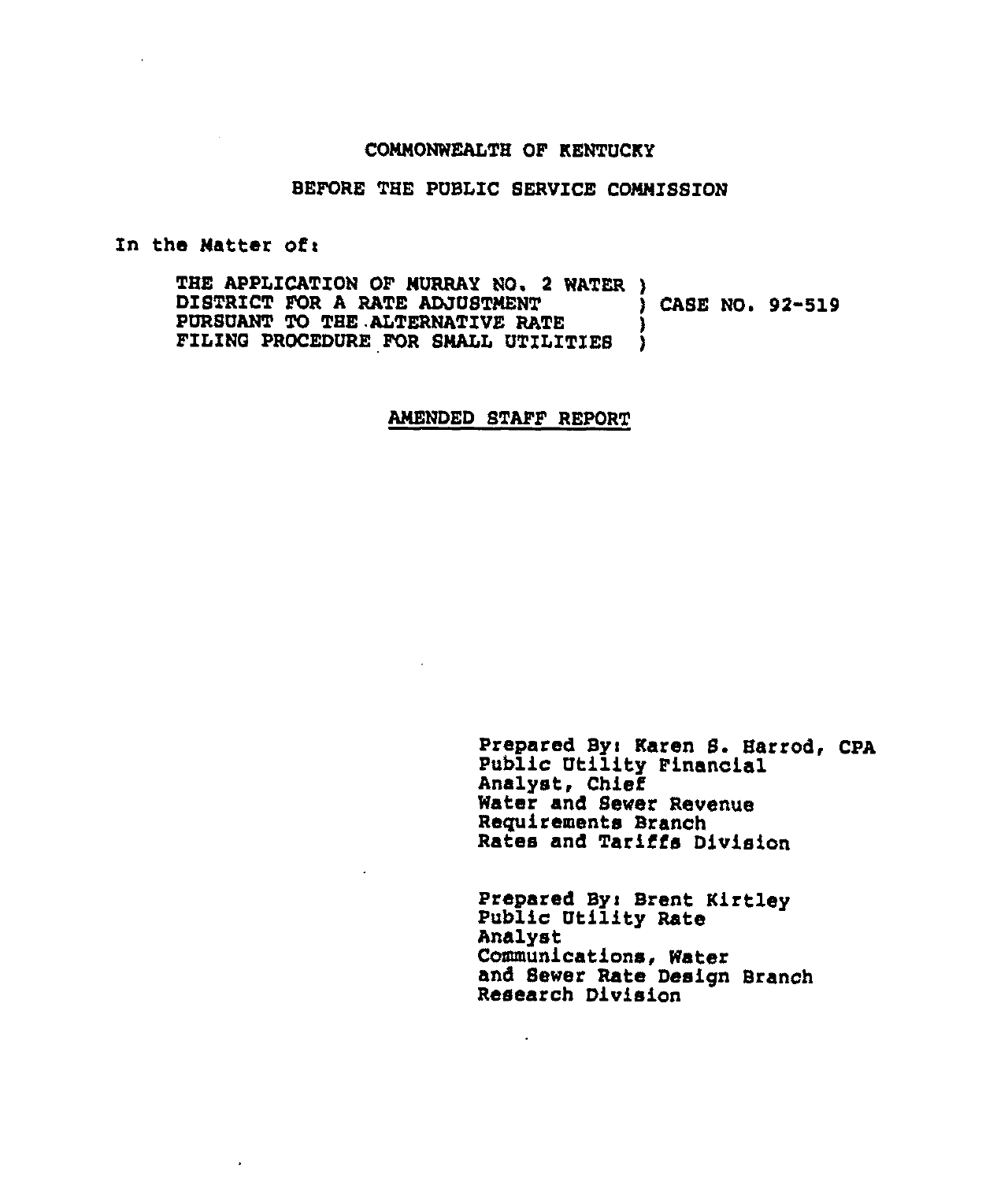### AMENDED STAFF REPORT

#### ON

# HURRAY NO. 2 WATER DISTRICT

## CASE NO. 92-519

### Preface

On November 20, 1992, Murray No. <sup>2</sup> Water District ("Murray No. 2") filed its application with the Kentucky Public Service Commission ("Commission") seeking approval to increase its tariffed water rates by 66,591 or 28 percent.

On August 12, 1993, the Commission Staff ("Staff") conducted a limited financial review of Hurray No. 2's test-period financial records. On February 3< 1993, Staff issued its report recommending that Hurray No. 2's annual operating revenues be increased by 66,091 and that a \$1.40 monthly surcharge be established for the purpose of replacing old meters.

On February 18, 1993, Hurray No. <sup>2</sup> filed its written response to the Staff Report. In its response Murray No. <sup>2</sup> disagreed with the recommended surcharge and requested that the rates proposed in its application be granted rather than those recommended in Staff 's report. It contended that the requested rate increase alone would provide sufficient funds for the replacement of meters over the next <sup>2</sup> or <sup>3</sup> years. Hurray No. <sup>2</sup> also requested that the rates be rounded to the nearest dime for simplicity in calculating water bills. There were no comments made with regard to Staff's calculation of Murray No. 2's revenue requirement.

Murray No. <sup>2</sup> filed an additional letter of response on March 11, 1993 which was a reiteration of the previous comments.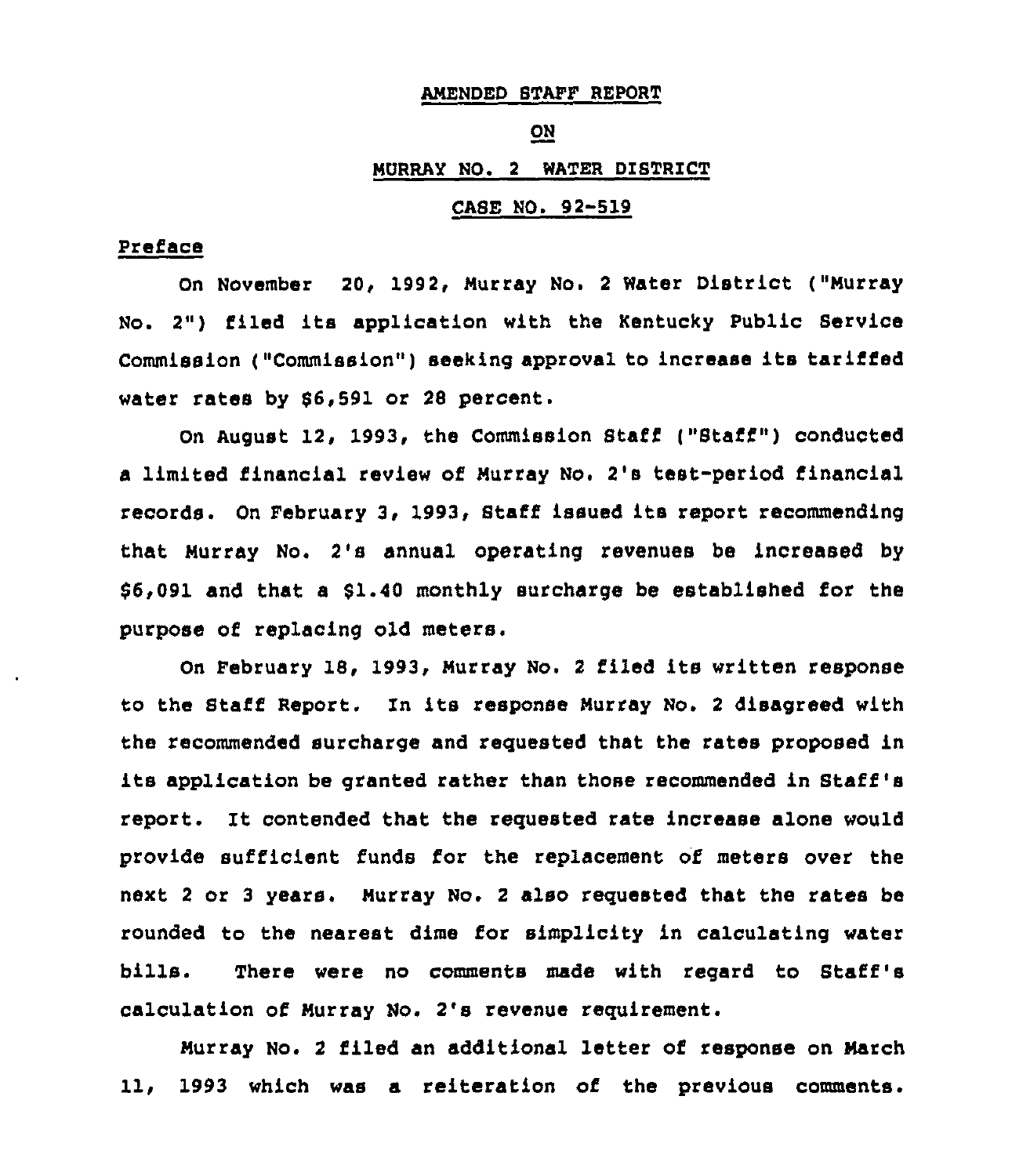Staff Report PSC Case No. 92-519 Page 2 of 5

However, it did include <sup>a</sup> plan for purchasing <sup>100</sup> new meters over a period of three years.

Based on the information provided by Hurray No. 2 subsequent to the issuance of the Staff Report, Staff amends its original report as set forth in the following paragraphs.

### Oneratino Expenses

### Amortisation Expense

In its report, Staff recommended that Hurray No, <sup>2</sup> establish a monthly surcharge of \$1.40 for the purpose of collecting funds to purchase 100 new meters. The surcharge would be collected until such time as the total receipts reached 55 000, but no longer than 24 months. In its response to the Staff Report, Murray No. 2 opposed the recommended surcharge. It indicated that implementation of the surcharge would increase bookkeeping expenses for the District, In addition, several customers had objected to a surcharge whereas no complaints had been received with regard to the initial increase requested. Murray No. <sup>2</sup> also raised concerns about the fairness of all customers being charged this surcharge. The District is in the process of taking over the customers of Fairview Acres Water Association ("Pairview Acres"). It is Staff's understanding that the customers of Fairview Acres have been required to pay a rather substantial fee to bring their system into compliance with the requirements of the Environmental Protection Agency and other regulatory agencies. Therefore, the District has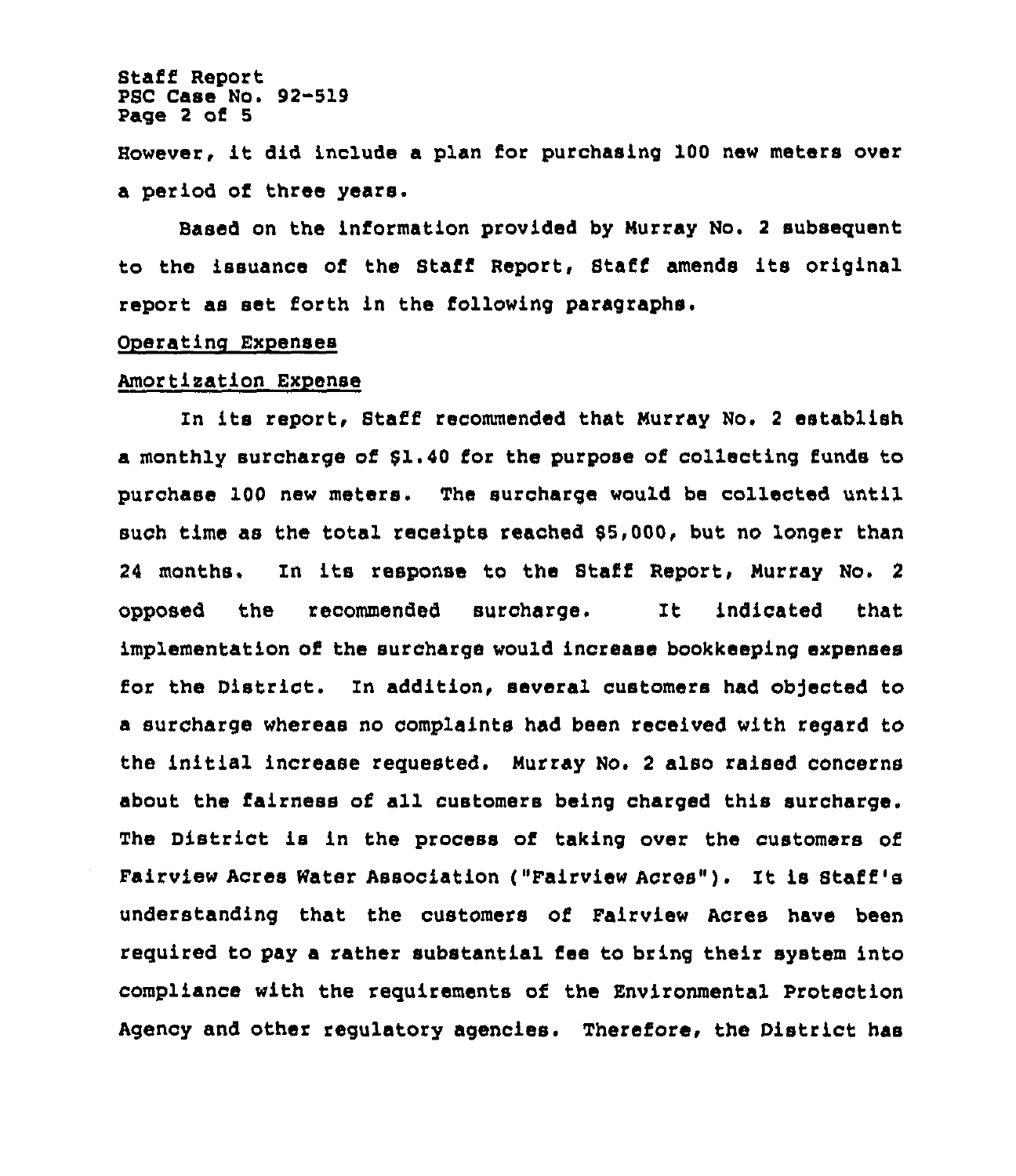Staff Report PSC Case No. 92-519 Page 3 of 5

raised concerns as to whether or not the surcharge should be charged to these customers when they come on line.

Based on the plan submitted by the District, 100 meters will be purchased over a period of 3 years. At a cost of 850 each, the total expense for these meters will be \$5,000. In lieu of the surcharge, Staff recommends that the total oost of the meters be amortized over the 3-year period. Accordingly, Staff has increased teat-year operating expenses to inolude amortization expense of  $$1,667.<sup>1</sup>$ 

#### Summary

After consideration of the aforementioned adjustment, Nurray No. 2's total operating expenses would be \$24,980, an increase of 81,667 over that recommended in the Staff Report. Accordingly, Nurray No. <sup>2</sup> should be allowed to increase its annual revenues by \$7,758, calculated as follows:

| Adjusted Operating Expenses        | \$24,980       |
|------------------------------------|----------------|
| Annual Debt Service                | 5,400          |
| 20 Percent DSC                     | 1,080          |
| Total Revenue Requirement          | <b>831,460</b> |
| Less: Normalized Test-Year Revenue | 23,702         |
| Recommended Increase               | 57.758         |

### Rate Design

Staff amends its February 3, 1993 report to exclude the implementation of the monthly surcharge. Based on the increase recommended herein, Staff recommends that the rates in Appendix A,

 $\mathbf{1}$  $$5,000 + 3$  yrs.  $$1,667$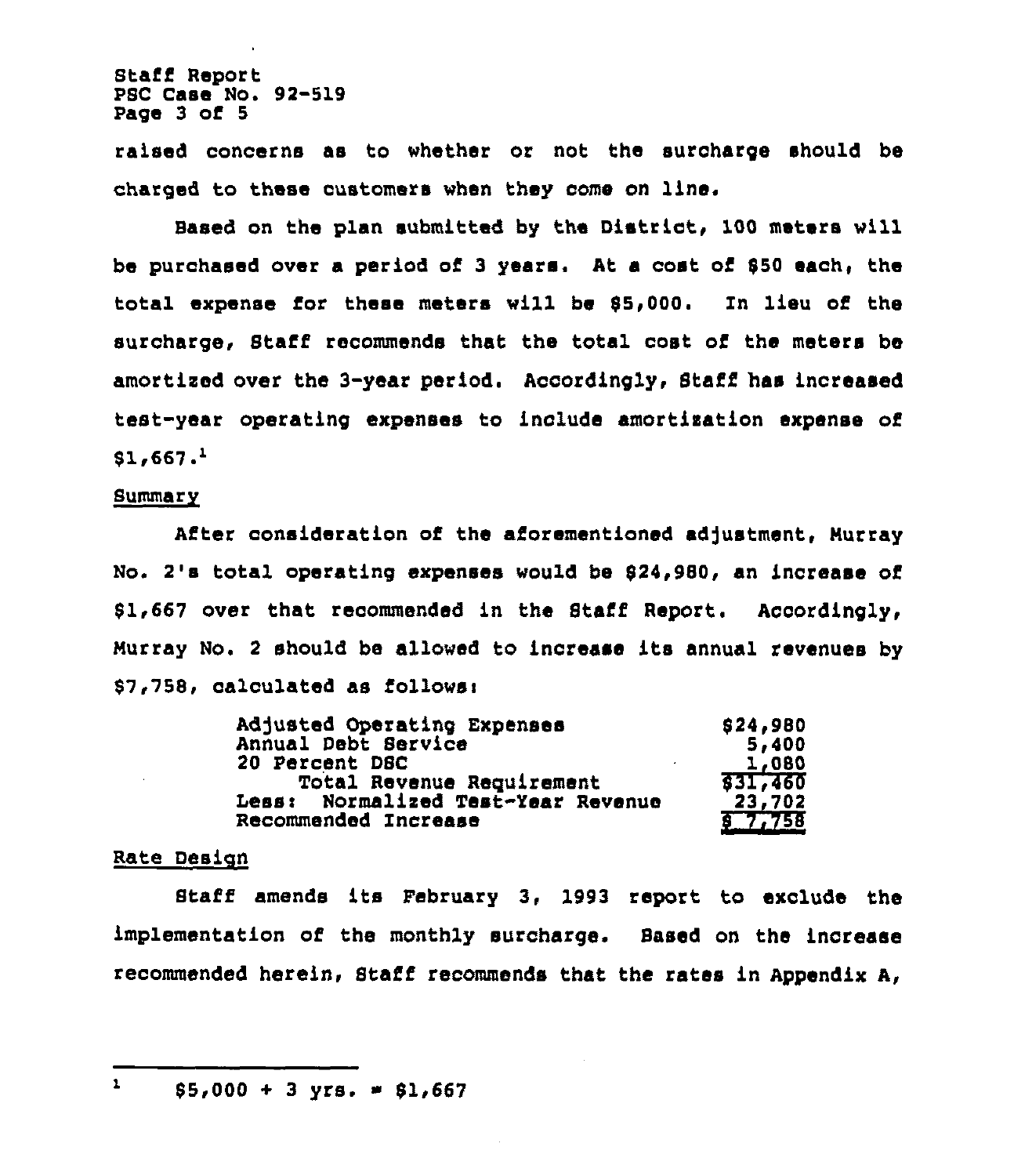Staff Report PSC Case No. 92-519 Page <sup>4</sup> of 5

attached hereto and incorporated herein, be approved for services rendered,

## Subsequent Reporting

Staff recommends that Nurray No. <sup>2</sup> be reguired to file, with its 1993, 1994 and 1995 annual reports, <sup>a</sup> status report of its mater purchases. The report should inolude the number of new meters purchased and the total expense for those purchases.

If the District does not implement and adhere to ite plan for replacing meters the Commission should review Murray No. 2's revenue requirement for a possible rate reduction. In addition, the Commission should consider implementing the surcharge at that time to ensure that the District will have suffioient funds to purchase new meters and that those funds would be restricted for that purpose.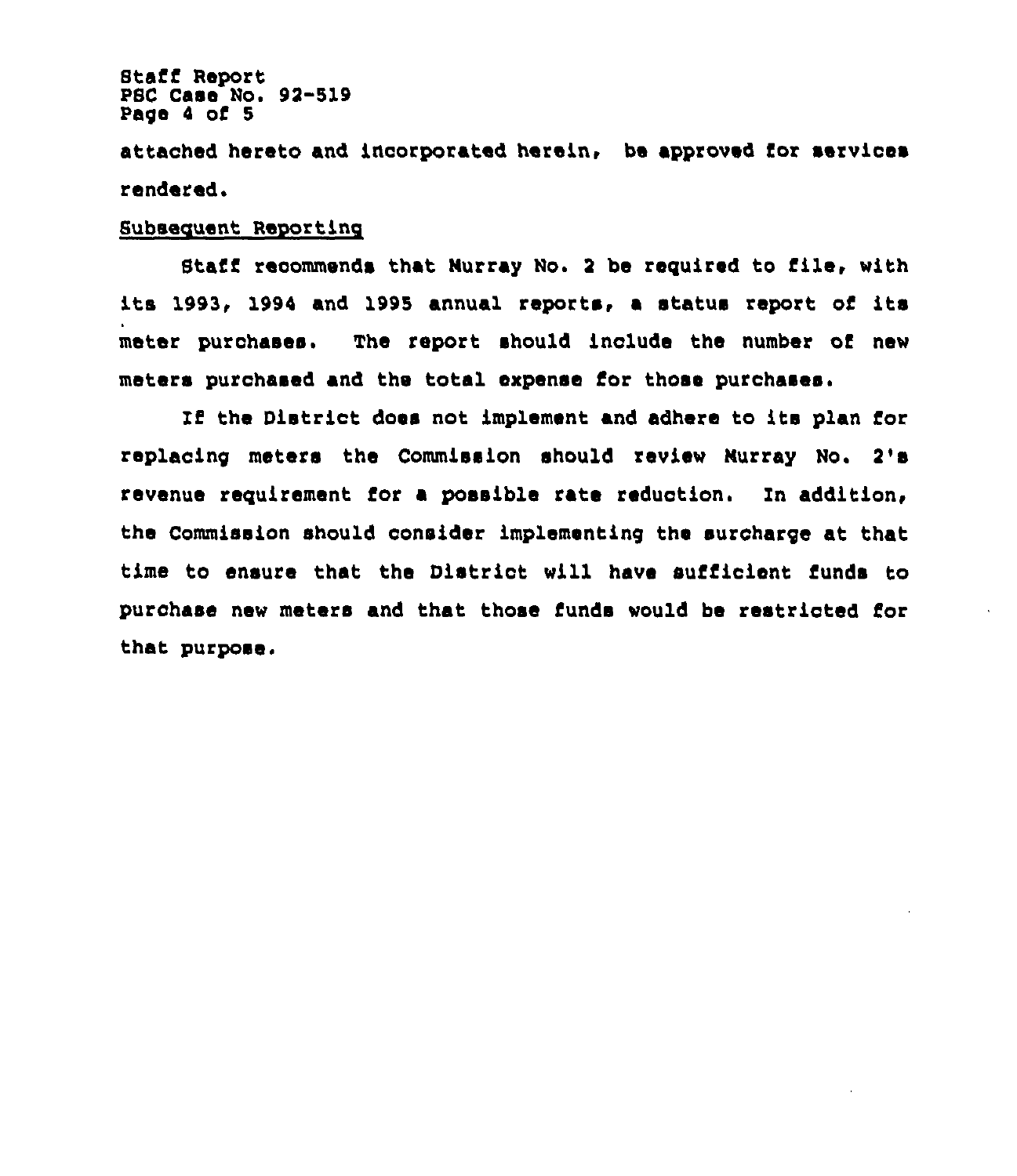Staff RePort PSC Case No. 92-519 Page 5 of 5

Signatures

Prepared By: Karen S. Harrod, CPA

L.

Public Utility Financial Analyst, Chief Water and Sewer Revenue Requirements Branch Rates and Tariffs Division

 $\frac{1}{\sqrt{1+\frac{1}{1+\frac{1}{1+\frac{1}{1+\frac{1}{1+\frac{1}{1+\frac{1}{1+\frac{1}{1+\frac{1}{1+\frac{1}{1+\frac{1}{1+\frac{1}{1+\frac{1}{1+\frac{1}{1+\frac{1}{1+\frac{1}{1+\frac{1}{1+\frac{1}{1+\frac{1}{1+\frac{1}{1+\frac{1}{1+\frac{1}{1+\frac{1}{1+\frac{1}{1+\frac{1}{1+\frac{1}{1+\frac{1}{1+\frac{1}{1+\frac{1}{1+\frac{1}{1+\frac{1}{1+\frac{1}{1+\frac{1}{1+\frac{1}{1+\frac{1}{1+\frac{1}{1+\$ 

prepared Byr Brenn Kirtysy Public Utility Rate Analyst Communications, Water and Sever Rate Design Branch Research Division